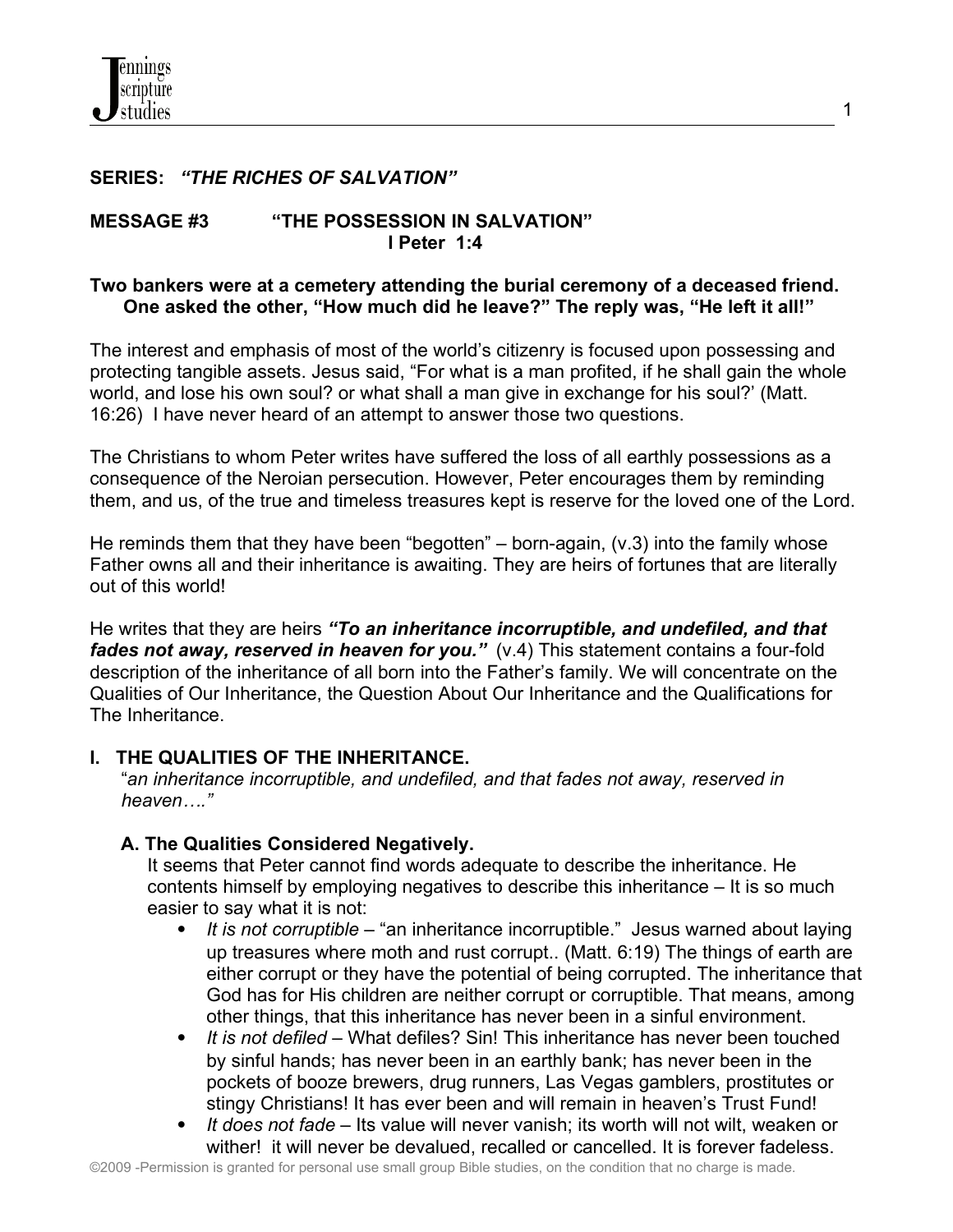

 *It will never be in jeopardy* – it is "reserved in heaven." It is not kept in the Federal Reserve Bank on earth but in the Father's Reserve Bank in heaven! There are no bankruptcies or bailouts, forgeries, foreclosures or fiscal failures there. "Heaven's bank ain't busted" and it never will be!

## **B. The Qualities Considered Positively.**

- *It is perfect* "incorruptible" No imperfection is to be found in it;
- *It is pure* "undefiled";
- *It is permanent* "fades not away". Earthly inheritances can fade away ("My money talks, its voice is strong, loud and clear it says "so long"!);
- *It is protected* "reserved in heaven" ;
- *It is personal* "reserved in heaven *for you*"

 Certified Public Accountants talk about "balance sheets." Peter is a spiritual CPA and he sets down in clear columns an asset assessment sheet comparing earthly inheritances with heavenly inheritances. Why anyone would purposefully opt for attempting to "gain the whole world, and lose his own soul" I will never understand this side of eternity. Have you counted the cost if your soul should be lost?

# **II. THE QUESTIONS ABOUT THE INHERITANCE.**

Peter has already answered several questions about the inheritance, but there is one question that I have been asked repeatedly and that is, "What is the inheritance?" I will answer the question from both the negative and positive perspectives:

# **A. What Is The Inheritance – from the negative perspective?**

A Being the inquisitive beings that we are, we want to know what we will inherit. That is B understandable, so let us do an analysis based upon scripture not conjecture. What I C am going to state right here is this: it is not "things"! Now, that may disappoint some D but it nevertheless is true. I will begin by dispelling some myths:

- It is not golden harps;
- It is not angels wings;
- $\bullet$  It is not "pie in the sky by and by";
- It is not an eternal Disneyland!

Disappointed? Well, just wait, there is more of what the inheritance is not:

- *It is not redemption*! We have already been redeemed. "*Christ has redeemed us"* – (Gal. 3:13) That is past tense!
- *It is not eternal life* we already have that. Remember Nicodemus in John 3 asked Jesus "what must I do to inherit eternal life?" Jesus as good as told him "you can't inherit eternal life – you must be born spiritually to get it." I John 5:12,13 tells us that we already have eternal life if we have Jesus Christ as Savior: "He that hath the Son hath life; and he that hath not the Son of God hath not life. These things have I written unto you that believe on the name of the Son of God; that ye may know that ye have eternal life, and that ye may believe on the name of the Son of God."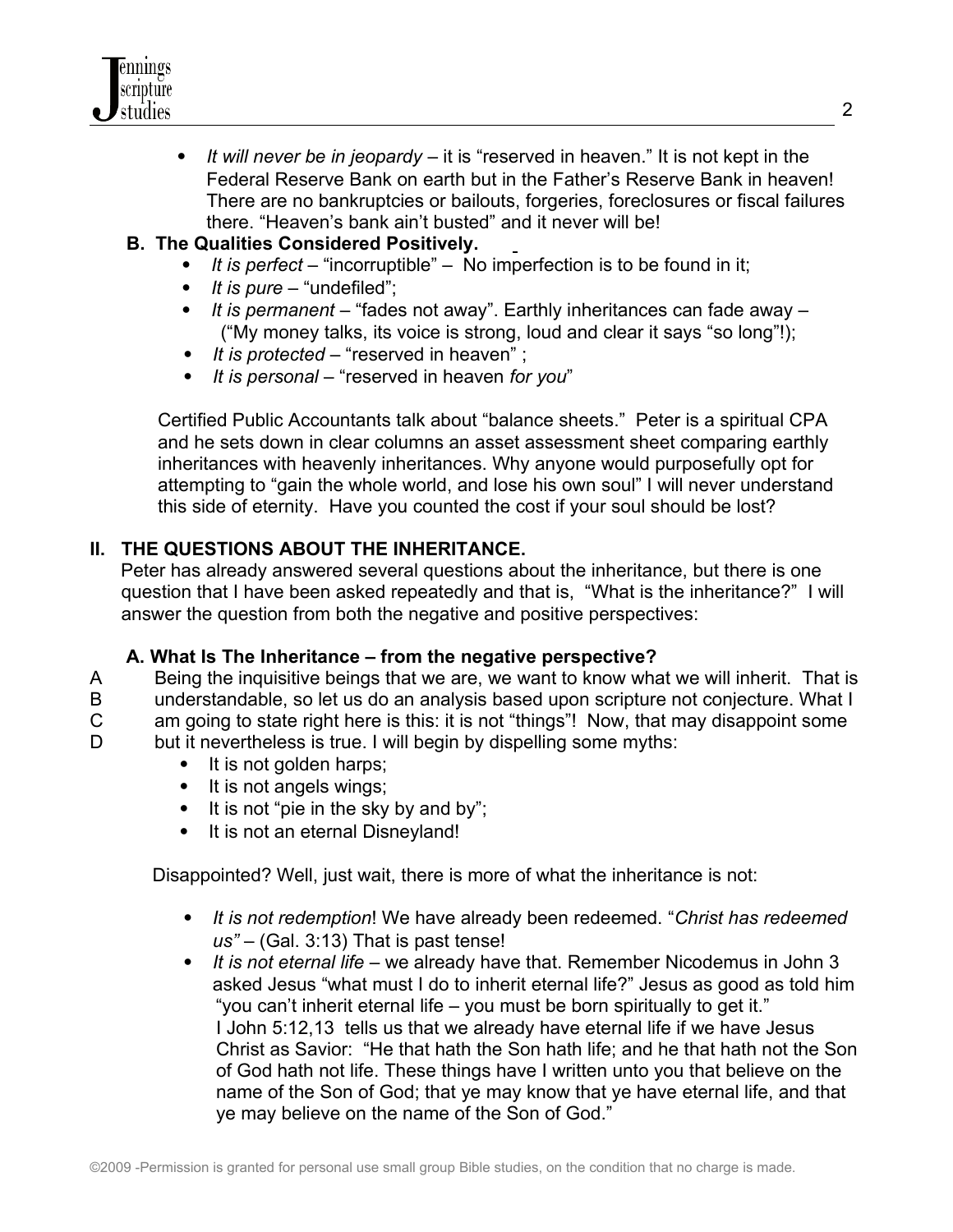## **B. What Is The Inheritance – from the positive perspective?**

 Let's cut to the chase – the inheritance is everything that God has prepared for His children that we have not yet received here on earth!

 **ILLUST.** Recall the story of the Prodigal Son that Jesus told. When the son returned home the older brother who had stayed at home said to his father, "you never gave me a feast." And what did his father say to him? "Son, you are with me always and  *all that I have is yours*." (Luke 15:31) Does that help answer the question? If not read:

 Numbers 18:20 - "The LORD said to Aaron, "You will have no inheritance in their land, nor will you have any share among them*; I am your share and your inheritance* among the Israelites." Are you getting the idea? Maybe Psalm 16:5 will help: "The LORD is the portion of mine inheritance."

I do not know everything that the promised inheritance is, but I know the Father and He is generous and full of surprises! He is too good to be unkind and too wise to make mistakes. He has a record of doing "exceeding abundantly above all that we ask or think" (Eph. 3:20) Whatever the inheritance involves, it will be more than we deserve and more than the devil's children will ever have!

## **III. THE QUALIFICATION FOR THE INHERITANCE.**

Peter says this inheritance is "reserved in heaven for *you*."

 Who qualifies to receive the inheritance? *Children of God are the heirs*! Will we need more than a couple of infallible, inerrant words from the God "that cannot lie" (Titus 1:2) to settle the question? I think not!

 Here is proof enough that the children of God are the inheritors: "The Spirit himself bears witness with our spirit, that we are the children of God: And if children, then heirs; heirs of God, and joint-heirs with Christ." (Romans 8:16-17) Look closely at that statement with me:

- A. *The certificate of proof that we are heirs* "The Spirit himself bears witness." The transaction is signed and sealed and the proof is resident within each heir: That proof is "the Holy Spirit of promise, who is the guarantee of our inheritance until the redemption of the purchased possession." (Eph. 1:14)
- B. *The certainty that we possess* "we are the children of God." "Now are we the sons of God." (I John 3:2) "For you are all sons of God through faith in Christ Jesus." (Gal. 3:26) Our present relationship in Christ assures us of the inheritance of which Peter speaks.
- C. *The consequence that proves we are heirs* "if children, then heirs; heirs of God." Birth determines beneficiary.; relationship determines our heirship! I am a child of God through faith in the Person and work of Jesus Christ. As God's child I am an heir! That is confirmation enough for me, what about you?

3